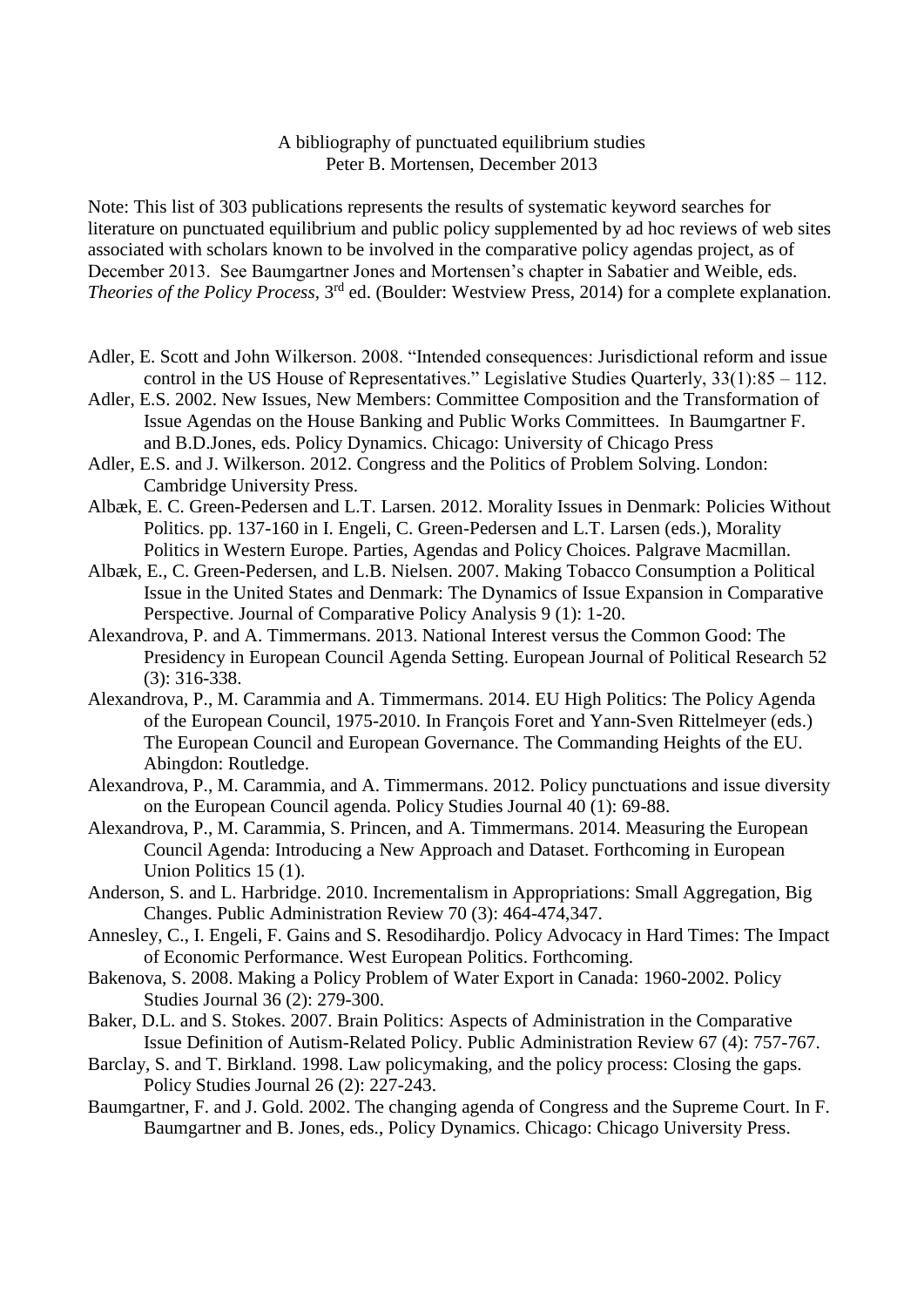- Baumgartner, F., S. Brouard, and E. Grossman. 2009. Agenda-setting dynamics in France: Revisiting the 'partisan hypothesis'. French Politics 7 (2): 75-95.
- Baumgartner, F.R. 2006. Friction, Resistance, and Breakthroughs, pp. 193-200 in L. Heyse, S. Resodihardjo, T. Lantink, and B. Lettinga, eds., Reform in Europe: Breaking the Barriers in Government. Hampshire, England: Ashgate.
- Baumgartner, F.R. 2006. Punctuated Equilibrium Theory and Environmental Policy, pp. 401-419 in R. Repetto, ed., Punctuated Equilibrium and the Dynamics of U.S. Environmental Policy. New Haven: Yale University Press.
- Baumgartner, F.R. 2013. Discrediting the Status Quo: Ideas, Levels of Policy Change, and Punctuated Equilibrium. Governance 26, 2: 239-58.
- Baumgartner, F.R. and B.D. Jones. 1991. Agenda Dynamics and Policy Subsystems. The Journal of Politics 53 (4): 1044.
- Baumgartner, F.R. and B.D. Jones. 2002. Agendas and Instability in American Politics. Chicago: University of Chicago Press.
- Baumgartner, F.R. and B.D. Jones. 2002. Positive and Negative Feedback in Politics. In F.R. Baumgartner and B.D. Jones, eds., Policy Dynamics. Chicago: University of Chicago Press.
- Baumgartner, F.R. and B.D. Jones. 2014. The Politics of Information. Chicago: University of Chicago Press.
- Baumgartner, F.R., B.D. Jones, and J. Wilkerson. 2002. Studying Policy Dynamics, pp. 29-46 in F.R. Baumgartner and B.D. Jones, eds., Policy Dynamics. Chicago: University of Chicago Press.
- Baumgartner, F.R., B.D. Jones, and J. Wilkerson. 2011. Comparative studies of policy dynamics. Comparative Political Studies 44 (8): 947-972.
- Baumgartner, F.R., B.D. Jones, and M.C. MacLeod. 2000. The evolution of legislative jurisdictions. The Journal of Politics 62 (2): 321-349.
- Baumgartner, F.R., C. Breunig, C. Green-Pedersen, B.D. Jones, P.B. Mortensen, M. Nuytemans, and S. Walgrave. 2009. Punctuated Equilibrium in Comparative Perspective. American Journal of Political Science 53 (3): 603-620.
- Baumgartner, F.R., C. Green-Pedersen, and B.D. Jones. 2006. Comparative Studies of Policy Agendas. Journal of European Public Policy 13 (7): 959-974.
- Baumgartner, F.R., M. Foucault, and A. Francois. 2006. Punctuated Equilibrium in French Budgeting Processes. Journal of European Public Policy 13 (7): 1086-1103.
- Baumgartner, F.R., M. Foucault, and A. François. 2008. Patterns of Public Budgeting in the French Fifth Republic: From Hierarchical Control to Multi-Level Governance, in Sylvain Brouard, A. Appleton, and A. Mazur, eds., Beyond Stereotypes: The Fifth Republic at Fifty. London: Palgrave, forthcoming.
- Baumgartner, F.R., M. Foucault, and A. François. 2009. Public Budgeting in the French Fifth Republic: The End of La République des partis? West European Politics 32 (2): 401-419.
- Berkman, M.B. and C. Reenock. 2004. Incremental consolidation and comprehensive reorganization of American state executive branches. American Journal of Political Science 48 (4): 796-812.
- Bertelli, A.M. and P. John. 2013. Public Policy Investment: Risk and Return in British Politics. The British Journal of Political Science. Forthcoming.
- Bevan, S. and W. Jennings. 2013. Representation, Agendas and Institutions. European Journal of Political Research. Early View.
- Bevan, S., P. John and W. Jennings. 2011. Keeping Party Programmes on Track: The Transmission of the Policy Agendas of the Speech from the Throne to Acts of the UK Parliament. European Political Science Review 3 (3): 395-417.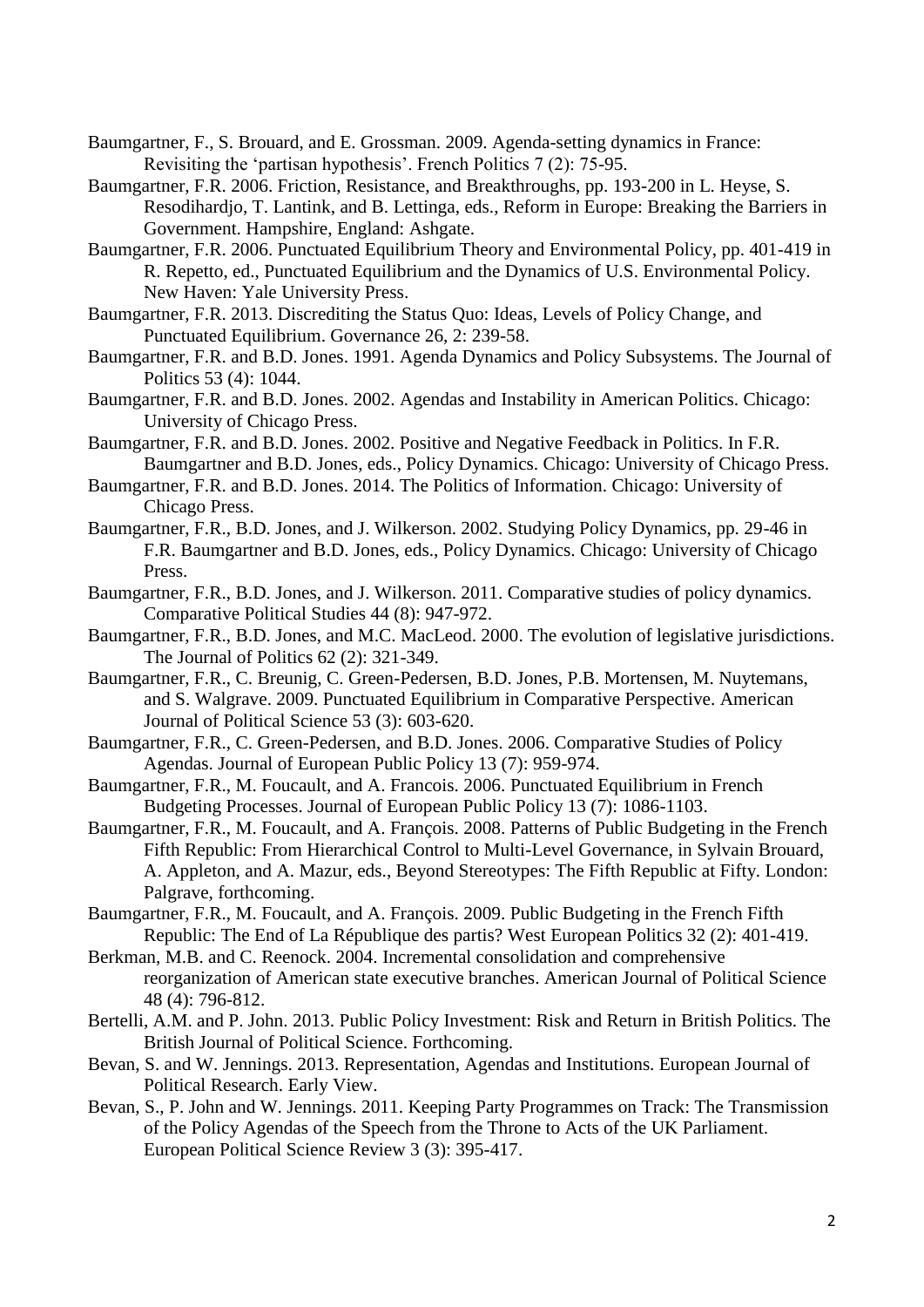- Boeckelman, K. 1997. Issue definition in state economic development policy. Policy Studies Journal 25 (2): 286-298.
- Bonafont, L.C. and F.R. Baumgartner. 2013. Newspaper attention and policy activities in Spain. Journal of Public Policy 33 (1) 65-88.
- Borghetto, E., M. Carammia, F. Zucchini. The impact of party policy priorities on Italian lawmaking from the First to the Second Republic (1983-2006). In C. Green-Pedersen and S. Walgrave, eds. Tracing Political Attention: A Novel Approach to Comparative Politics. Chicago: University of Chicago Press. Forthcoming
- Boushey, G. 2010. Policy Diffusion Dynamics in America. New York: Cambridge University Press.
- Boushey, G. 2012. Punctuated equilibrium theory and the diffusion of innovations. Policy Studies Journal 40 (1): 127-146
- Boydstun, A.E. 2013. Making the News: Politics, the Media, and Agenda Setting. Chicago: University of Chicago Press.
- Boydstun, A.E., A. Hardy, and S. Walgrave. Two Faces of Media Attention: Media Storms vs. General Coverage. Political Communication. In Press.
- Boydstun, A.E., R.A. Glazier and M.T. Pietryka. 2013. Playing to the Crowd: Agenda Control in Presidential Debates. Political Communication 30 (2): 254-277.
- Boydstun, A.E., R.A. Glazier, and C. Phillips. 2013. Agenda Control in the 2008 Presidential Debates. American Politics Research. In Press.
- Boydstun, A.E., S. Bevan and H.F. Thomas III. The Importance of Attention Diversity and How to Measure It. Policy Studies Journal. Forthcoming.
- Breeman, G. 2006. The 1984 Reform of the European Dairy Policy: Financial Crisis, French Leadership, and the Reappraisal of the EC's Core Values, pp. 21-36 in L. Heyse, S. Resodihardjo, T. Lantink, and B. Lettinga, eds., Reform in Europe: Breaking the Barriers in Government. Hampshire, England: Ashgate.
- Breeman, G., D. Lowery, ,C. Poppleaars, S.L. Resodihardjo, A. Timmermans, and J. de Vries. 2009. Political Attention in a Coalition System: Analysing Queen's Speeches in the Netherlands 1945-2007. Acta Politica 44 (1): 1-27.
- Breunig, C. 2006. The more things change, the more things stay the same: A comparative analysis of budget punctuations. Journal of European Public Policy 13 (7): 1069-1085.
- Breunig, C. 2011. Reduction, Stasis, and Expansion of Budgets in Advanced Democracies. Comparative Political Studies 44 (8): 1060-1088.
- Breunig, C. and B.D. Jones. 2011. Stochastic Process Methods with an Application to Budgetary Data. Political Analysis 19 (1): 103-117.
- Breunig, C. and C. Koski, C. 2012. The tortoise or the hare? Incrementalism, punctuations, and their consequences. Policy Studies Journal 40 (1) 45-68.
- Breunig, C. and C. Koski. 2006. Punctuated equilibria and budgets in the American States. Policy Studies Journal 34 (3): 363-379.
- Breunig, C. and C. Koski. 2009. Punctuated budgets and governors' institutional powers. American Politics Research 37 (6): 1116-1138.
- Breunig, C. Content and Dynamics of Legislative Agendas in Germany. In C. Green-Pedersen and S. Walgrave, eds. Tracing Political Attention: A Novel Approach to Comparative Politics. Chicago: University of Chicago Press. Forthcoming.
- Breunig, C., C. Koski, and P.B. Mortensen. 2010. Stability and Punctuations in Public Spending: A Comparative Study of Budget Functions. Journal of Public Administration Research and Theory 20 (3): 703.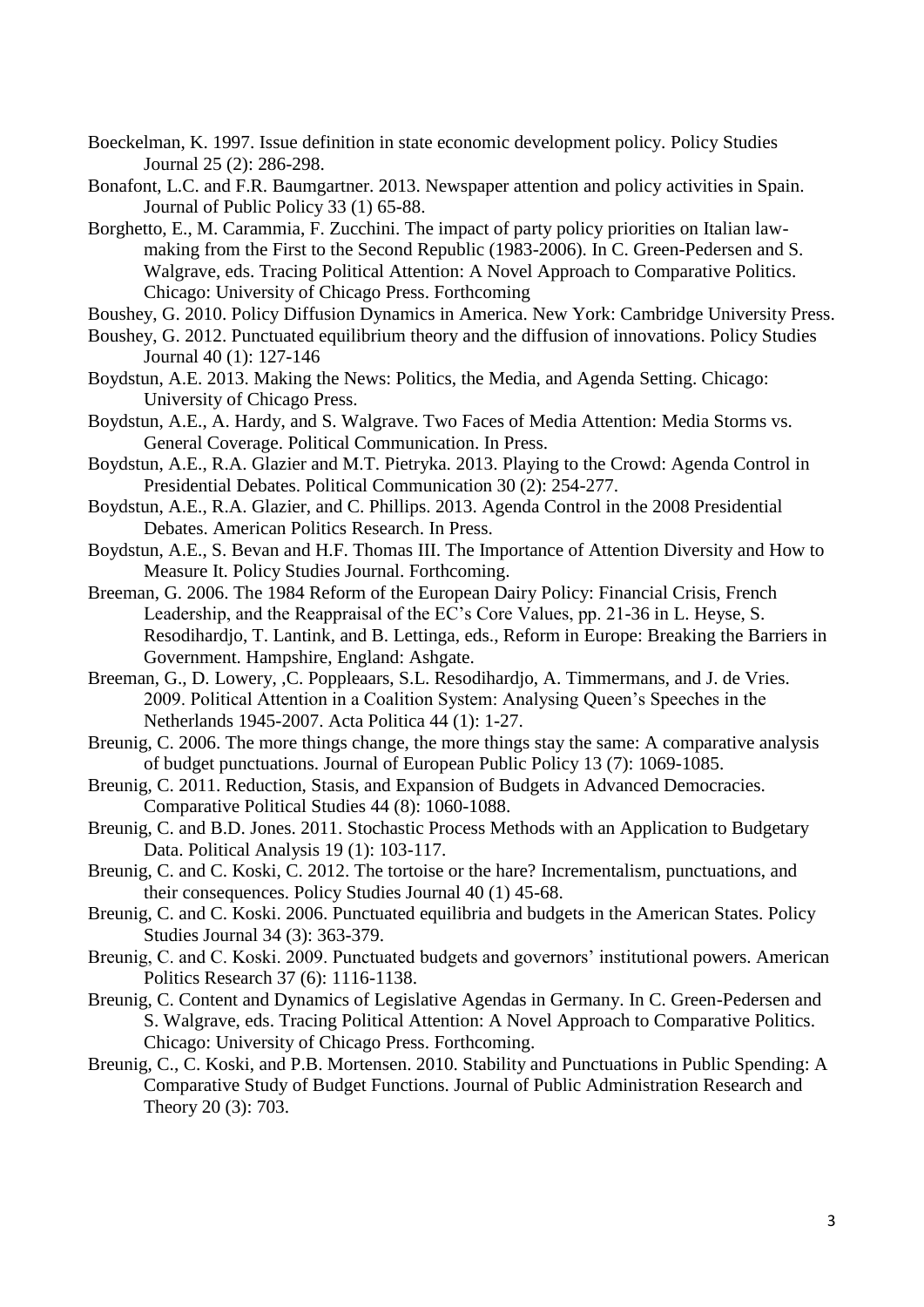- Brouard, S. 2013. MPs' Issue Attention in Parliament: Evidence of a Stick-Slip Process of Attention Allocation in the French National Assembly. The Journal of Legislative Studies 19 (2): 246- 260.
- Brouard, S., E. Grossman, I. Guinaudeau. The evolution of the French political space revisited: issue priorities and party competition in C. Green-Pedersen and S. Walgrave, eds. Tracing Political Attention: A Novel Approach to Comparative Politics. Chicago: University of Chicago Press. Forthcoming.
- Busenberg, G. 2004. Wildfire management in the United States: The evolution of a policy failure. Review of Policy Research 21 (2) 145-156.
- Busenberg, G.J. 2001. Learning in organizations and public policy. Journal of Public Policy 21 (2): 173-189.
- Busenberg, G.J. 2008. Managing the hazard of marine oil pollution in Alaska. Review of Policy Research 25 (3): 203-218.
- Busenberg, G.J. 2011. The Policy Dynamics of the Trans-Alaska Pipeline System. Review of Policy Research 28 (5): 401-422.
- Caamaño-Alegre, J. and S. Lago-Peñas. 2011. Combining Incrementalism and Exogenous Factors in Analyzing National Budgeting: An Application to Spain. Public Finance Review 39 (5): 712-740.
- Cairney, P. 2007. A 'multiple lenses' approach to policy change: The case of tobacco policy in the UK. British Politics 2 (1): 45-68.
- Cairney, P. 2013. Standing on the Shoulders of Giants: How Do We Combine the Insights of Multiple Theories in Public Policy Studies? Policy Studies Journal 41 (1): 1-21.
- Cairney, P. 2013. What is evolutionary theory and how does it inform policy studies? Policy and politics 41 (2): 279-298.
- Carter, N. & Jacobs, M. 2013, "Explaining radical policy change: The case of climate change and energy policy under the british labour government 2006-10", Public Administration, .
- Cashore, B. and M. Howlett. 2006. Behavioral Thresholds and Institutional Rigidities as Explanations of Punctuated Equilibrium Processes in Pacific Northwest Forest Policy Dynamics, pp. 137-161 in R. Repetto, ed., Punctuated Equilibrium and the Dynamics of U.S. Environmental Policy. New Haven: Yale University Press.
- Cashore, B. and M. Howlett. 2007. Punctuating Which Equilibrium? Understanding Thermostatic Policy Dynamics in Pacific Northwest Forestry. American Journal of Political Science 51 (3): 532-551.
- Ceccoli, S.J. 2003. Policy Punctuations and Regulatory Drug Review. Journal of Policy History 15: 158-191.
- Chaqués, L. and A. Palau. 2009. Comparing the Dynamics of Change in Food Safety and Pharmaceutical Policy in Spain. Journal of Public Policy 29 (1): 103-126.
- Chaqués, L., A.M. Palau, L. Muñoz and J.D. Wilkerson. 2008. Comparing Governmental Agendas: Evolution of the Prioritization of Issues in the USA and Spain. IBEI Working Papers 14: 1- 31.
- Chaqués-Bonafont, L. and A.M. Palau Roqué. 2011. Assessing the Responsiveness of Spanish Policymakers to the Priorities of their Citizens. West European Politics 34 (4): 706-730.
- Chaqués-Bonafont, L. and A.M. Palau Roqué. 2012. From Prohibition to Permissiveness: A Two-Wave Cahnge on Morality Issues in Spain, pp. 62-87 in I. Engeli, C. Green-Pedersen, and L.T. Larsen, eds., Morality Politics in Western Europe. Parties, Agendas and Policy Choices. Palgrave Macmillan.
- Chaqués-Bonafont, L. and F.R. Baumgartner. 2013. Newspaper attention and policy activities in Spain. Journal of Public Policy 33: 65-88.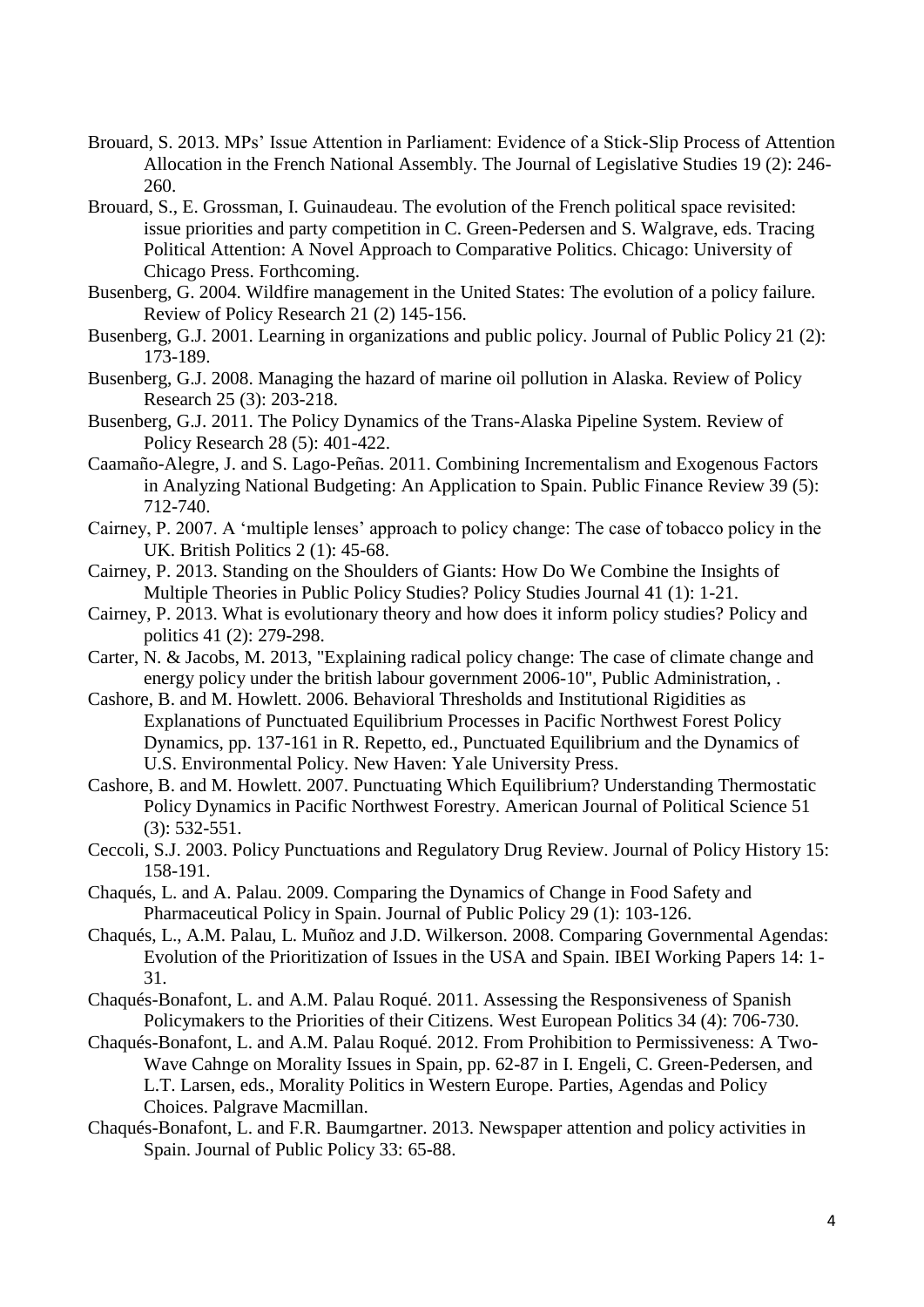- Chaqués-Bonafont, L. and Palau, A.M. Palau Roqué. 2011. Comparing law-making activities in a quasi-federal system of government. The case of Spain. Comparative Political Studies 44 (8): 1089-1119.
- Chaqués-Bonafont, L., A.M. Palau Roqué, and L.M. Muñoz. Policy promises and governmental activities in Spain. In Green-Pedersen, C. and S. Walgrave, eds. Tracing Political Attention: A Novel Approach to Comparative Politics. Chicago: University of Chicago Press. Forthcoming.
- Chaqués-Bonafont, L., A.M. Palau Roqué. 2009. The Dynamics of Policy Change: A Comparative Analysis of the Food Safety and Pharmaceutical Policy in Spain. Journal of Public Policy 29 (1): 103-126.
- Cioffi-Revilla, C. 1997. The Political Uncertainty of Interstate Rivalries: A Punctuated Equilibrium Model. In Paul F. Diehl, ed. The Dynamics of Enduring Rivalries. Urbana: University of Illinois Press.
- Citi, M. 2013. EU budgetary dynamics: incremental or punctuated equilibrium? Journal of European Public Policy 20 (8): 1157-1173.
- Cockfield, G. and L.C. Botterill. 2013. Rural and regional policy: A case of punctuated incrementalism? Australian Journal of Public Administration 72 (2): 129-142.
- Crow, D.A. 2010. Policy punctuations in Colorado Water Law: The breakdown of a monopoly. Review of Policy Research 27 (2): 147-166.
- Davis, C. 2006. The Politics of Grazing on Federal Lands: A Policy Change Perspective, pp. 232- 252 in Repetto, R., ed., Punctuated Equilibrium and the Dynamics of U.S. Environmental Policy. New Haven: Yale University Press.
- Davis, C. 2006. Western wildfires: A policy change perspective. Review of Policy Research 23 (1): 115-127.
- Davis, C. and K. Hoffer. 2012. Federalizing energy? Agenda change and the politics of fracking. Policy Sciences 45 (3): 221-241.
- Daviter, F. 2009. Schattschneider in Brussels: How Policy Conflict Reshaped the Biotechnology Agenda in the European Union. West European Politics 32 (6): 1118-1139.
- Daviter, F.. 2013. An information processing perspective on decision making in the European Union, Public Administration (early access).
- Doyle, W.R. 2010. Does merit-based aid 'Crowd Out' need-based aid? Research in Higher Education 51 (5): 397-415.
- Dudley, G. 2007. Individuals and the dynamics of policy learning: The case of the third battle of Newbury. Public Administration 85 (2): 405-428.
- Dudley, G. and J. Richardson (2000) Why Does Policy Change?: Lessons from British Transport Policy, 1945-99 (London: Routledge).
- Dudley, G. and J. Richardson. 1996. Why Does Policy Change over Time? Adversarial Policy Communities, Alternative Policy Arenas, and British Trunk Roads Policy 1945-95. Journal of European Public Policy 3: 63-83.
- Dziengel, L. 2010. Advocacy coalitions and punctuated equilibrium in the same-sex marriage debate: Learning from Pro-LGBT Policy Changes in Minneapolis and Minnesota. Journal of Gay and Lesbian Social Services 22 (1-2): 165-182.
- Eidelman, G. 2010. Managing Urban Sprawl in Ontario: Good Policy or Good Politics? Politics and Policy 38 (6): 1211-1236.
- Engeli, I. and F. Varone. 2012. Morality Politics in Switzerland: Politicization through Direct Democracy, pp. 88-113 in I. Engeli, C. Green-Pedersen, and L.T. Larsen, eds., Morality Politics in Western Europe. Parties, Agendas and Policy Choices. Palgrave Macmillan.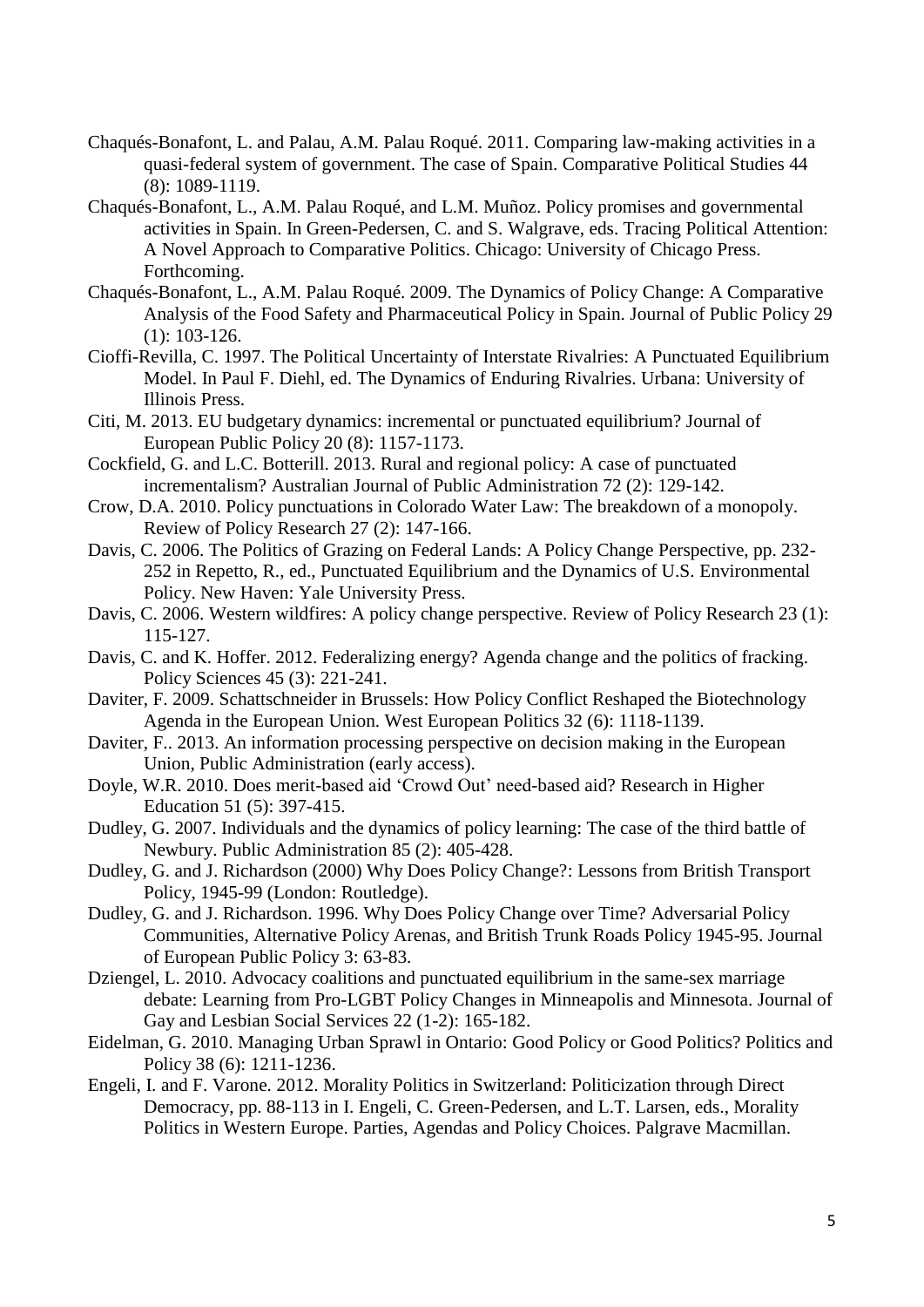- F.R. Baumgartner and J.K. Gold. 2002. The Changing Agendas of Congress and the Supreme Court. In Baumgartner F. and B.D.Jones, eds. Policy Dynamics. Chicago: University of Chicago Press
- Farrall, S. and W. Jennings. 2012. Policy Feedback and the Criminal Justice Agenda: an analysis of the economy, crime rates, politics and public opinion in post-war Britain. Journal of Contemporary British History 26 (4): 467-488.
- Feeley, T. 2002. The multiple goals of science and technology policy. In F. Baumgartner and B. Jones, eds., Policy Dynamics. Chicago: Chicago University Press.
- Foucault, M. and E. Montpetit. Diffusion of policy attention in Canada: Evidence from Speeches from the Throne, 1960-2008. In C. Green-Pedersen and S. Walgrave, eds., Tracing Political Attention: A Novel Approach to Comparative Politics. Chicago: University of Chicago Press. Forthcoming.
- Geva-May, I. 2004. Riding the Wave of Opportunity: Termination in Public Policy. Journal of Public Administration Research and Theory 14 (3): 309-333.
- Givel, M. 2006. Punctuated Equilibrium in Limbo: The Tobacco Lobby and U.S. State Policymaking from 1990 to 2003. Policy Studies Journal 34 (3): 405-418.
- Givel, M. 2008. Assessing material and symbolic variations in punctuated equilibrium and public policy output patterns. Review of Policy Research 25 (6): 547-561.
- Givel, M. 2010. The evolution of the theoretical foundations of punctuated equilibrium theory in public policy. Review of Policy Research 27 (2): 187-198.
- Givel, M. 2012. Nonpunctuated and sweeping policy change: Bhutan tobacco policy making from 1991 to 2009. Review of Policy Research 29 (5): 645-660.
- Givens, T. and A. Luedtke. 2004. The Politics of European Union Immigration Policy: Institutions, Salience, and Harmonization. Policy Studies Journal 32 (1): 145-165.
- Glick, H.R. and A. Hutchinson. 1999. The Rising Agenda of Physician-Assisted Suicide: Explaining the Growth and Content of Morality Policy. Policy Studies Journal 27 (4): 750.
- Godwin, M.L. and Jean Reith Schroedel. 2000. Policy diffusion and strategies for promoting policy change: Evidence from California local gun control ordinances. Policy Studies Journal 28 (4): 760-776.
- Goertz, G. 2003. International Norms and Decision Making: A Punctuated Equilibrium Model. Lanham, MD: Rowman and Littlefield.
- Goetz, E.G. and M.S. Sidney. 1997. Local policy subsystems and issue definition: An analysis of community development policy change. Urban Affairs Review 32 (4): 490-512.
- Green-Pedersen, C. & P.B. Mortensen. Avoidance and Engagement: Issue Competition in Multi-Party Systems., Political Studies (forthcoming)
- Green-Pedersen, C. 2006. Long-term changes in Danish Party Politics. The Rise and Importance of Issue Competition. Scandinavian Political Studies, 29 (3): 221-237.
- Green-Pedersen, C. 2007. The Conflict of Conflicts in Comparative Perspective. Euthanasia as a political issue in Denmark, Belgium, and the Netherlands Comparative Politics 39 (3): 273- 291.
- Green-Pedersen, C. 2009. Bringing Parties into Parliament. Party Politics. Rorthcoming.
- Green-Pedersen, C. and J. Krogstrup. 2008. Immigration as a political issue in Denmark, and Sweden. European Journal of Political Research 47 (5): 610-635.
- Green-Pedersen, C. and J. Wilkerson. 2006. How Agenda-setting Attributes Shape Politics: Problem Attention, Agenda Dynamics and Comparative Health Policy Developments in the U.S. and Denmark. Journal of European Public Policy 13 (7): 1039-52.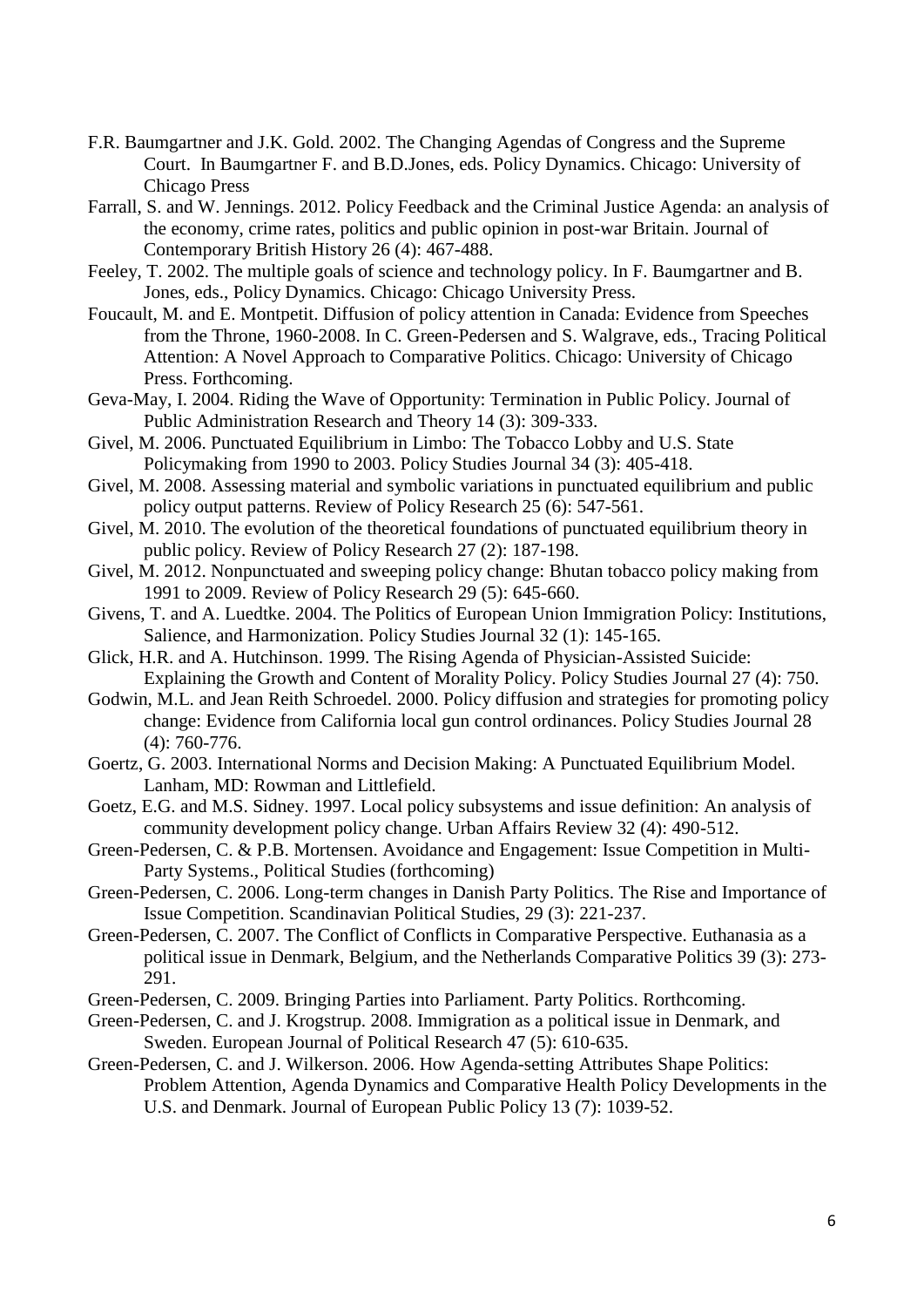- Green-Pedersen, C. and P.B. Mortensen. 2010. Who Sets the Agenda and Who Responds to it in the Danish Parliament? A New Model of Issue Competition and Agenda-Setting. European Journal of Political Research 49 (2): 257-281.
- Green-Pedersen, C. and R. Stubager. 2010. The Political Conditionality of Mass Media Influence: When Do Parties Follow Mass Media Attention? British Journal of Political Science 40 (3): 663-677.
- Green-Pedersen, C. and S. Walgrave. Political agenda setting. An approach to studying political systems. In C. Green-Pedersen and S. Walgrave., eds. Tracing Political Attention: A Novel Approach to Comparative Politics. Chicago: University of Chicago Press. Forthcoming.
- Green-Pedersen, C. Party system development in Denmark: agenda-setting dynamics and political change. In C. Green-Pedersen and S. Walgrave., eds. Tracing Political Attention: A Novel Approach to Comparative Politics. Chicago: University of Chicago Press. forthcoming
- Grossman, P.Z. 2012. The logic of deflective action: US energy shocks and the US policy process. Journal of Public Policy 32 (1): 33-51.
- Gruszczynski, M.W. and S. Michaels. 2012. The evolution of elite framing following enactment of legislation. Policy Sciences 45 (4): 359-384.
- Guiraudon, V. 2000. European Integration and Migration Policy: Vertical Policy-Making as Venue Shopping. Journal of Common Market Studies 38 (2): 251-271.
- Hardin, J.W. 1998. An in-depth look at congressional committee jurisdictions surrounding health issues. Journal of Health Politics, Policy and Law 23 (3): 517-550.
- Hardin, J.W. 2002. Multiple Topics, Multiple Targets, Multiple Goals, and Multiple Decision Makers: Congressional Consideration of Comprehensive Health Care Reform. In Baumgartner F. and B.D.Jones, eds. Policy Dynamics. Chicago: University of Chicago Press
- Hoberg, G. and J. Phillips. 2011. Playing Defence: Early Responses to Conflict Expansion in the Oil Sands Policy Subsystem. Canadian Journal of Political Science 44 (3): 507-527.
- Hojnacki, M. 1997. Interest groups' decisions to join alliances or work alone. American Journal of Political Science 41 (1): 61-87.
- Holt, D. and R. Barkemeyer. 2012. Media coverage of sustainable development issues attention cycles or punctuated equilibrium? Sustainable Development 20 (1): 1-17.
- Holyoke, T.T., J.R. Henig, H. Brown, and N. Lacireno-paquet. 2009. Policy dynamics and the evolution of state charter school laws. Policy Sciences 42 (1): 33-55.
- Howlett, M. 1997. Issue-attention and punctuated equilibria models reconsidered: An empirical examination of the dynamics of agenda-setting in Canada. Canadian Journal of Political Science 30 (1): 3-29.
- Howlett, M. 2009. Process sequencing policy dynamics: Beyond homeostasis and path dependency. Journal of Public Policy 29 (3): 241-262.
- Howlett, M. and A. Migone. 2011. Charles Lindblom is alive and well and living in punctuated equilibrium land. Policy and Society 30 (1): 53-62.
- Howlett, M. and J. Rayner. 2006. Understanding the historical turn in the policy sciences: A critique of stochastic, narrative, path dependency and process-sequencing models of policy-making over time. Policy Sciences 39 (1): 1-18.
- Howlett, M. and M. Ramesh. 1998. Policy subsystem configurations and policy change: Operationalizing the postpositivist analysis of the politics of the policy process. Policy Studies Journal 26 (3): 466-481.
- Hsu, S.-. 2005. Terminating Taiwan's fourth nuclear power plant under the Chen Shui-bian administration. Review of Policy Research 22 (2): 171-186.
- Hula, R.C. and C. Jackson-Elmoore. 2001. Governing nonprofits and local political processes. Urban Affairs Review 36 (3): 324-358.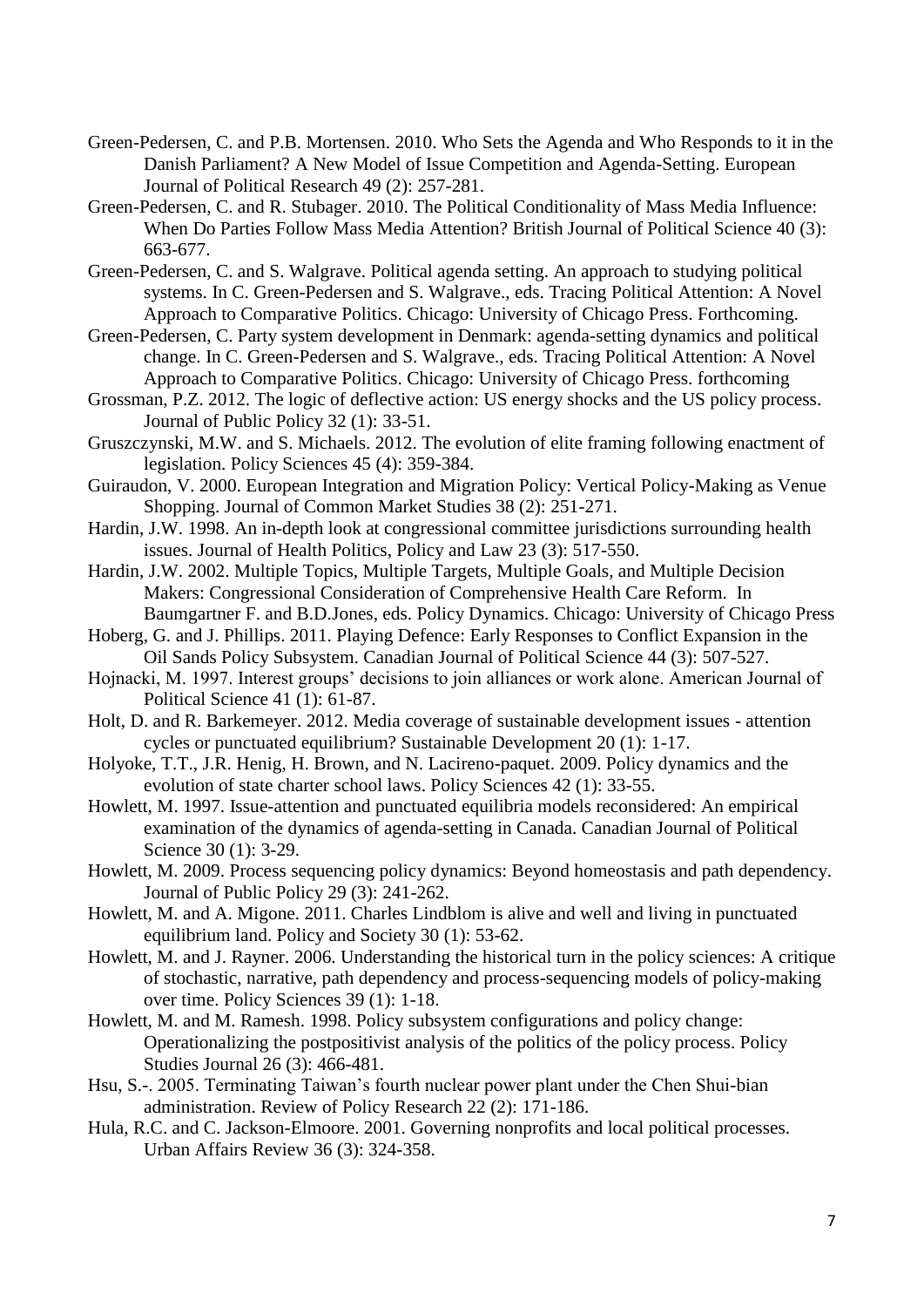- Hula, R.C., C.Y. Jackson, and M. Orr. 1997. Urban Politics, Governing Nonprofits, and Community Revitalization. Urban Affairs Review 32 (4): 459-489.
- Hunt, V.F. 2002. The Multiple and Changing Goals of Immigration Reform: A Comparison of House and Senate Activity, 1947-1993. In Baumgartner F. and B.D.Jones, eds. Policy Dynamics. Chicago: University of Chicago Press
- Ingram, H. and L. Fraser. 2006. Path Dependency and Adroit Innovation: The Case of California Water, pp. 78-109 in R. Repetto, ed. Punctuated Equilibrium and the Dynamics of U.S. Environmental Policy. New Haven: Yale University Press.
- Jennings, W. and P. John. 2009. The dynamics of political attention: public opinion and the Queen's Speech in the United Kingdom. American Journal of Political Science 53 (4): 838- 854.
- Jennings, W., S. Bevan, A. Timmermans, L. Chaques, G. Breeman, S. Brouard, C. Green-Pedersen, P. John, P.B. Mortensen, and A. Palau. 2011. Effects of the Core Functions of Government on the Diversity of Executive Agendas. Comparative Political Studies 44 (8): 1001-1030.
- Jennings, W., S. Bevan, and P. John. 2011. The Agenda of British Government: The Speech from the Throne, 1911-2008. Political Studies 59 (1): 74-98.
- Jensen, C. 2009. Policy Punctuations in Mature Welfare States. Journal of Public Policy 29 (3): 287-303.
- Jensen, C. 2011. Focusing events, policy dictators and the dynamics of reform. Policy Studies 32 (2): 143-158.
- Jeon, Y. and D.P. Haider-Markel. 2001. Tracing issue definition and policy change: An analysis of disability issue images and policy response. Policy Studies Journal 29 (2): 215-231.
- Jochim, A.E. and P.J. May. 2010. Beyond Subsystems: Policy Regimes and Governance. Policy Studies Journal 38 (2): 303-327.
- John, P. 2003. Is there life after policy streams, advocacy coalitions, and punctuations: Using evolutionary theory to explain policy change? Policy Studies Journal 31 (4): 481-498.
- John, P. 2006. Explaining policy change: the impact of the media, public opinion and political violence on urban budgets in England. Journal of European Public Policy 13 (7): 1053-1068.
- John, P. 2006. The policy agendas project: a review. Journal of European Public Policy 13 (7): 975- 986.
- John, P. and H. Margetts. 2003. Policy punctuations in the UK: Fluctuations and equilibria in Central government expenditure since 1951. Public Administration 81 (3): 411-432.
- John, P. and S. Bevan. 2012. What Are Policy Punctuations? Large Changes In the Agenda of the UK Government, 1911-2008. Policy Studies Journal 40 (1): 89-108.
- John, P. and W. Jennings. 2010. Punctuations and Turning Points in British Politics? The Policy Agenda of the Queen's Speech, 1940–2005. British Journal of Political Science, 40 (3): 561- 586.
- John, P., A. Bertelli, W. Jennings, and S. Bevan. 2013. Policy Agendas in British Politics. Basingstoke: Palgrave Macmillan.
- John, P., S. Bevan and W. Jennings. 2011. The Policy-Opinion Link and Institutional Change: the Policy Agenda of the United Kingdom and Scottish Parliaments, 1977-2008. Journal of European Public Policy 18 (7): 1052-1068.
- John, P., S. Bevan, and W. Jennings. Party politics and the policy agenda: the case of the United Kingdom. In C. Green-Pedersen and S. Walgrave., eds. Tracing Political Attention: A Novel Approach to Comparative Politics. Chicago: University of Chicago Press. Forthcoming.
- Jones, B.D. 1994. Reconceiving Decision-Making in Democratic Politics: Attention, Choice, and Public Policy. Chicago: University of Chicago Press.
- Jones, B.D. 2001. Politics and the Architecture of Choice. Chicago: University of Chicago Press.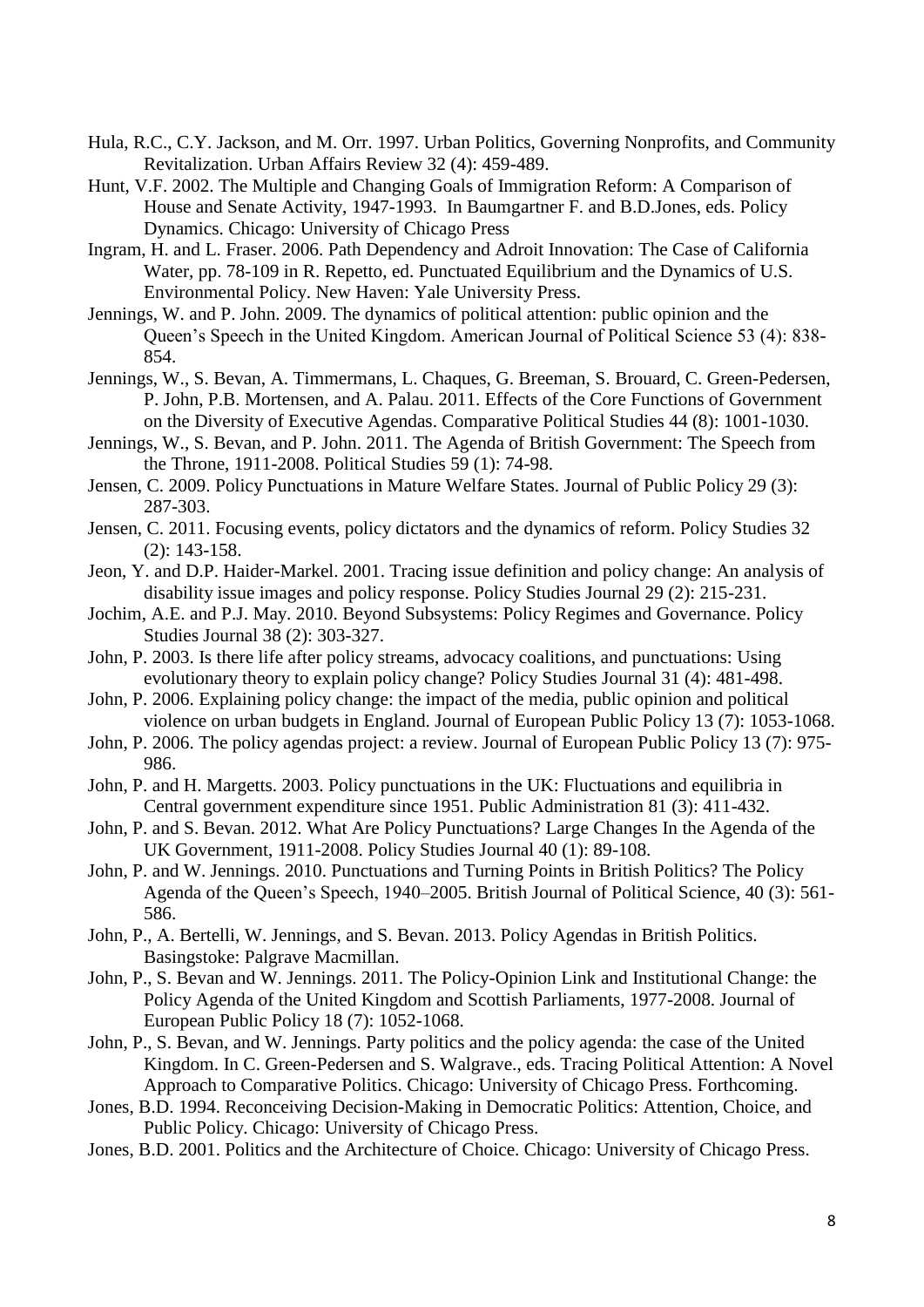- Jones, B.D. and C. Breunig. 2007. Noah and Joseph Effects in Government Budgets: Analyzing Long-Term Memory. Policy Studies Journal 35 (3): 329-348.
- Jones, B.D. and F.B. Baumgartner. 2002. Punctuations, Ideas, and Public Policy. In Baumgartner F. and B.D.Jones, eds. Policy Dynamics. Chicago: University of Chicago Press
- Jones, B.D. and F.R. Baumgartner. 2004. Representation and Agenda Setting. Policy Studies Journal 32 (1): 1-24.
- Jones, B.D. and F.R. Baumgartner. 2005. A model of choice for public policy. Journal of Public Administration Research and Theory 15 (3) 325-351.
- Jones, B.D. and F.R. Baumgartner. 2012. From There to Here: Punctuated Equilibrium to the General Punctuation Thesis to a Theory of Government Information Processing. Policy Studies Journal 40 (1): 1-19.
- Jones, B.D. and M. Whyman. Lawmaking and Agenda Setting in the United States, 1948–2010. In C. Green-Pedersen and S. Walgrave, eds., Tracing Political Attention: A Novel Approach to Comparative Politics, ed. Forthcoming.
- Jones, B.D., and Frank R. Baumgartner. 2005. The Politics of Attention: How Government Prioritizes Problems. Chicago: University of Chicago Press.
- Jones, B.D., F.R. Baumgartner, and J.C. Talbert. 1993. The destruction of issue monopolies in Congress. The American Political Science Review 87 (3): 657.
- Jones, B.D., F.R. Baumgartner, and J.L. True. 1998. Policy punctuations: U.S. budget authority, 1947-1995. The Journal of Politics 60 (1): 1-33.
- Jones, B.D., F.R. Baumgartner, C. Breunig, C. Wlezien, S. Soroka, M. Foucault, A. Francois, C. Green-Pedersen, C. Koski, P. John, P.B. Mortensen, F. Varone, and S. Walgrave. 2009. A General Empirical Law of Public Budgets: A Comparative Analysis. American Journal of Political Science 53 (4): 855-873.
- Jones, B.D., G. Boushey, and S. Workman. 2004. Behaviorial Rationality and the Policy Process, pp. 39-64 in Handbook of Public Policy, B. Guy Peters and Jon Pierre, eds.London: Sage.
- Jones, B.D., H. Larsen-Price, and J. Wilkerson. 2009. Representation and American Governing Institutions. Journal of Politics 71: 277-290.
- Jones, B.D., J.L. True, and F.R. Baumgartner. 1997. Does incrementalism stem from political consensus or from institutional gridlock? American Journal of Political Science 41 (4): 1319-1339.
- Jones, B.D., T. Sulkin, and H.A. Larsen. 2003. Policy Punctuations in American Political Institutions. The American Political Science Review 97 (1): 151-169.
- Jones, M.D. and H.C. Jenkins-Smith. 2009. Trans-Subsystem Dynamics: Policy Topography, Mass Opinion, and Policy Change. Policy Studies Journal 37 (1): 37-58.
- Jordan, M.M. 2003. Punctuations and Agendas: A New Look at Local Government Budget Expenditures. Journal of Policy Analysis and Management 22 (3): 345-360.
- Junk, J. 2011. Method Parallelization and Method Triangulation: Method Combinations in the Analysis of Humanitarian Interventions. German Policy Studies 7 (3): 83-116, 233.
- Kamieniecki, S. 2000. Testing Alternative Theories of Agenda Setting: Forest Policy Change in British Columbia, Canada. Policy Studies Journal 28 (1): 176.
- Kenny, S. 2003. Where Is Gender in Agenda-Setting? Women and Politics 25: 179-204.
- Kiss, S.J. 2013. Legislation by Agenda-Setting: Assessing the Media's Role in the Regulation of Bisphenol A in the U.S. States. Mass Communication and Society 16 (5): 687-712.
- Krutz, G.S. 2002. Omnibus Legislation: An Institutional Reaction to the Rise of New Issues. In Baumgartner F. and B.D.Jones, eds. Policy Dynamics. Chicago: University of Chicago Press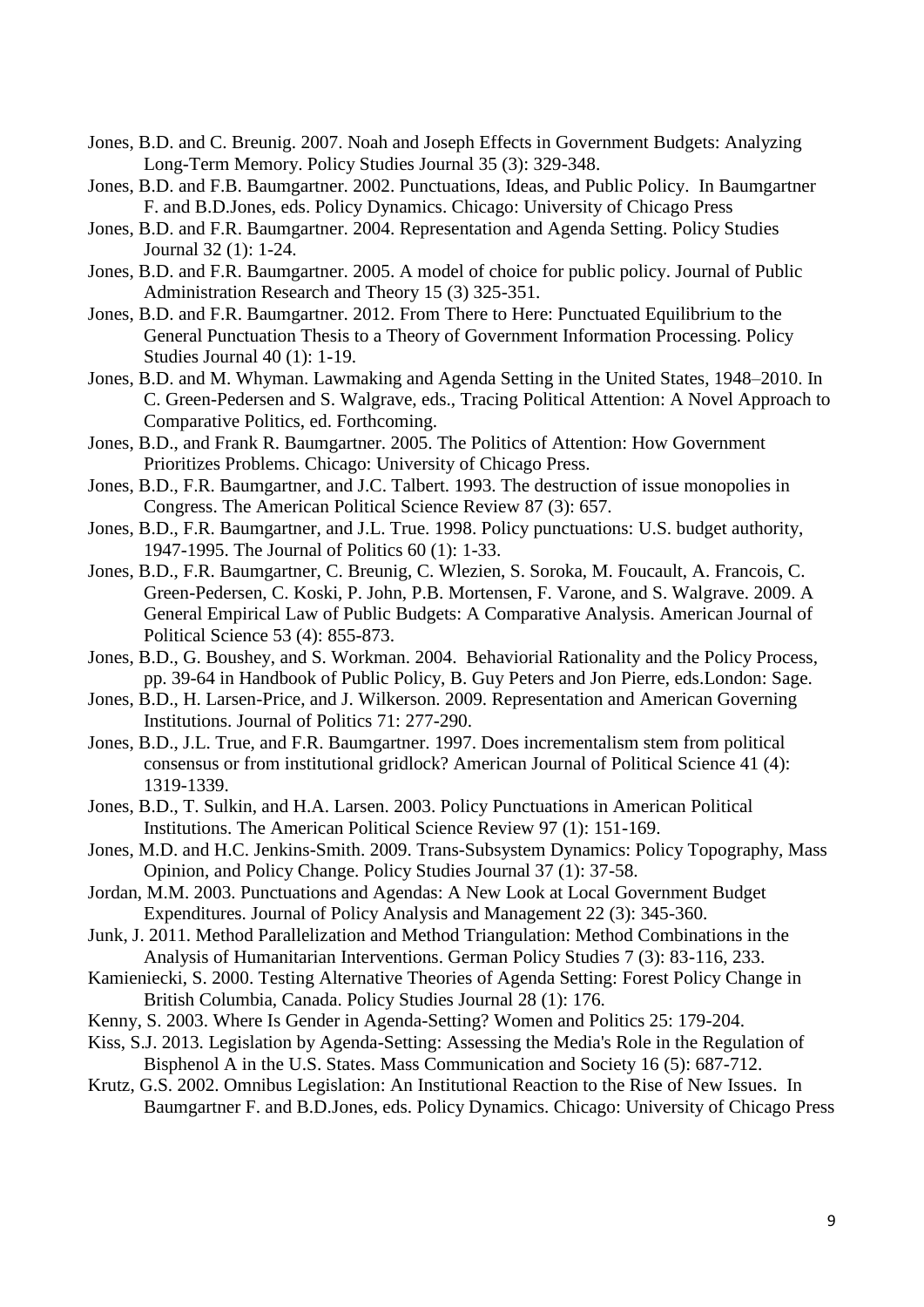- Kwon, S.-., S.O. Choi, and S.-. Bae. 2013. Effects of political institutions on punctuatedequilibrium in local emergency management policy processes: Examination of county governments in Florida, U.S. Lex Localis 11 (2): 193-211.
- Lacireno-Paquet, N. and T.T. Holyoke. 2007. Moving forward or sliding backward: The evolution of charter school policies in Michigan and the District of Columbia. Educational Policy 21 (1): 185-214.
- Lane, L. 2006. The Political Economy of U.S. Greenhouse Gas Controls, pp. 162-196 in R. Repetto, ed., Punctuated Equilibrium and the Dynamics of U.S. Environmental Policy. New Haven: Yale University Press.
- Larsen, L.T., D.T. Studlar, and C. Green-Pedersen. 2012. Morality Politics in the United Kingdom: Trapped between Left and Right, pp. 114-136 in I. Engeli, C. Green-Pedersen and L.T. Larsen, eds., Morality Politics in Western Europe. Parties, Agendas and Policy Choices. Palgrave Macmillan.
- Larsen-Price, H.A. 2012. The right tool for the job: The canalization of presidential policy attention by policy instrument. Policy Studies Journal 40 (1): 147-168.
- Lavertu, S. and D.L. Weimer. 2009. Integrating Delegation into the Policy Theory Literature. Policy Studies Journal 37 (1): 93-102.
- Liu, X., E. Lindquist, A. Vedlitz, and K. Vincent. 2010. Understanding Local Policymaking: Policy Elites' Perceptions of Local Agenda Setting and Alternative Policy Selection. Policy Studies Journal 38 (1): 69-91.
- Liu, X., E. Lindquist, and A. Vedlitz. 2011. Explaining Media and Congressional Attention to Global Climate Change, 1969-2005: An Empirical Test of Agenda-Setting Theory. Political Research Quarterly 64 (2): 405-419.
- Lowery, D. and V. Gray. 2004. A Neopluralist Perspective on Research on Organized Interests. Political Research Quarterly 57 (1): 163-175.
- Lowery, D., V. Gray, M. Fellowes, and J. Anderson. 2004. Living in the moment: Lags, leads, and the link between legislative agendas and interest advocacy. Social Science Quarterly 85 (2): 463-477.
- Lowry, W. 2006. Potential Focusing Projects and Policy Change. Policy Studies Journal 34 (3): 313-335.
- MacLeod, M.C. 2002. The Logic of Positive Feedback: Telecommunications Policy through the Creation, Maintenance, and Destruction of a Regulated Monopoly. In Baumgartner F. and B.D.Jones, eds. Policy Dynamics. Chicago: University of Chicago Press
- Maesschalck, J. 2002. When Do Scandals Have an Impact on Policymaking? International Public Management Journal 5: 169-193.
- Maijerink, S. 2008. Explaining continuity and change in international policies: Issue linkage, venue change, and learning on policies for the river Scheldt estuary 1967-2005. Environment and Planning A 40 8 (4): 848-866.
- Maor, M. 2012. Policy overreaction. Journal of Public Policy 32 (3): 231-259.
- May, P.J., J. Sapotichne, and S. Workman. 2006. Policy Coherence and Policy Domains. Policy Studies Journal 34 (3): 381-403.
- May, P.J., J. Sapotichne, and S. Workman. 2009. Widespread Policy Disruption and Interest Mobilization. Policy Studies Journal 37 (4): 793-815.
- May, P.J., J. Sapotichne, and S. Workman. 2009. Widespread Policy Disruption: Terrorism, Public Risks, and Homeland Security. Policy Studies Journal 37 (2): 171-194.
- May, P.J., S. Workman, and B.D. Jones. 2008. Organizing Attention: Responses of the Bureaucracy to Agenda Disruption. Journal of Public Administration Research and Theory 18 (4): 517- 541.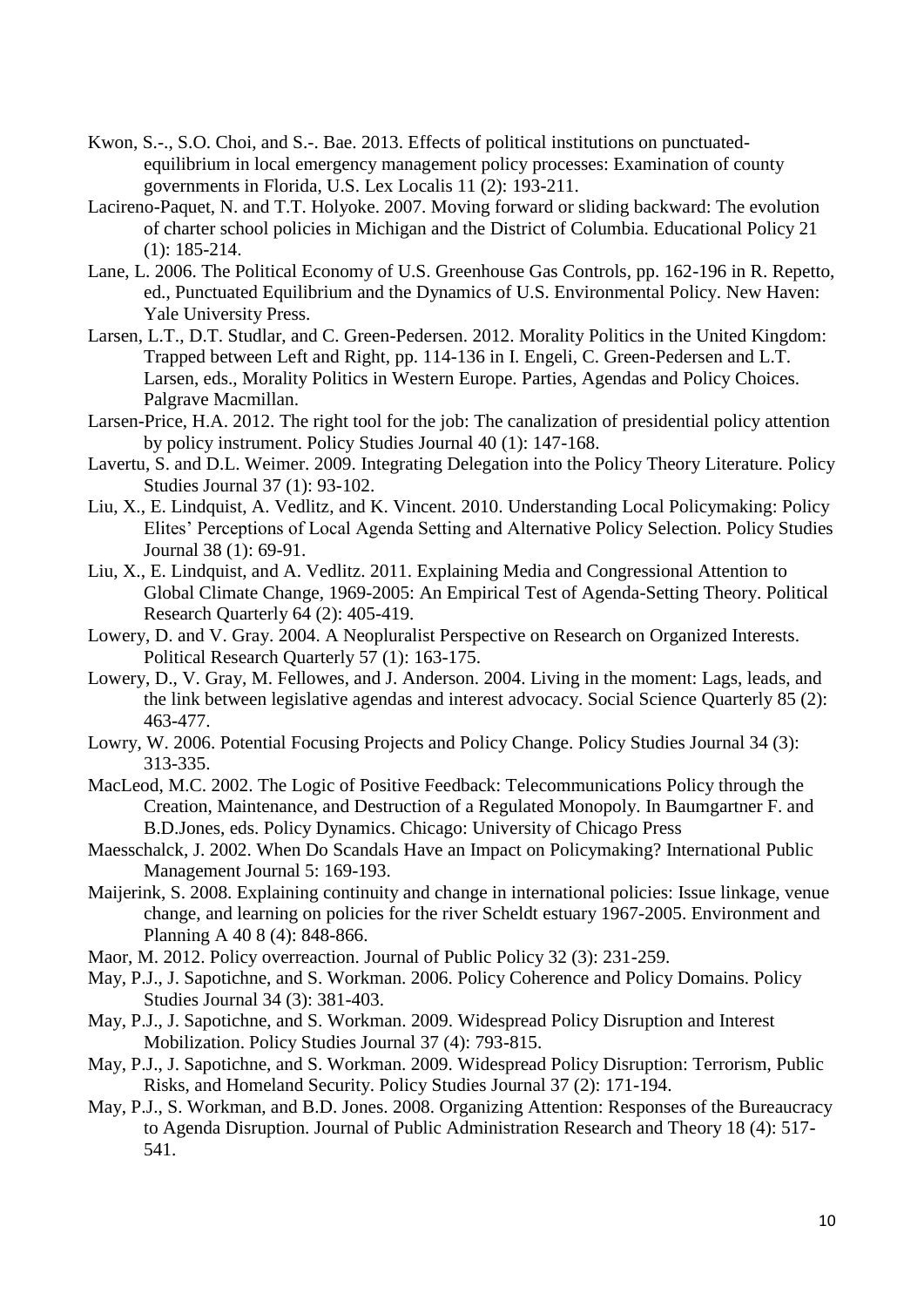- Mazey, S. 1998. The European Union and Women's Rights: From the Europeanization of National Agendas to the Nationalization of a European Agenda? Journal of European Public Policy 5 (1): 131-152.
- Mazey, S. and J. Richardson. 2001. Interest Groups and EU Policy-Making: Organisational Logic and Venue Shopping, pp. 217-237 in Jeremy Richardson, ed., European Union: Power and Policy-Making 2nd ed. London and New York: Routledge.
- Mcbeth, M.K., E.A. Shanahan, P.L. Hathaway, L.E. Tigert, and L.J. Sampson. 2010. Buffalo tales: interest group policy stories in Greater Yellowstone. Policy Sciences 43 (4) 391-409.
- McCool, D. 1998. The subsystem family of concepts: A critique and a proposal. Political Research Quarterly 51 (2): 551-570.
- McLendon, M.K. 2003. The Politics of Higher Education: Toward an Expanded Research Agenda. Educational Policy 17 (1): 165-191.
- Meijerink, S. 2005. Understanding policy stability and change. The interplay of advocacy coalitions and epistemic communities, windows of opportunity, and Dutch coastal flooding policy 1945-2003. Journal of European Public Policy 12 (6): 1060-1077.
- Mintrom, M. and P. Norman. 2009. Policy Entrepreneurship and Policy Change. Policy Studies Journal 37 (4): 649-667.
- Montpetit, É. and M. Foucault. 2012. Canadian Federalism and Change in Policy Attention: A Comparison with the United Kingdom. Canadian Journal of Political Science 45 (3): 635- 656.
- Mortensen, P.B. , C. Green-Pedersen, G. Breeman, W. Jennings, P. John, A. Timmermans, L. Chaques and A. Palau. 2011. Comparing Government Agendas: Executive Speeches in the Netherlands, United Kingdom and Denmark. Comparative Political Studies 44 (8): 973- 1000.
- Mortensen, P.B. 2005. Policy Punctuations in Danish Local Budgeting. Public Administration 83 (4): 931-950.
- Mortensen, P.B. 2007. Stability and Change in Public Policy: A Longitudinal Study of Comparative Subsystem Dynamics. Policy Studies Journal 35 (3): 373-394.
- Mortensen, P.B. 2009. Political Attention and Public Spending in the United States. Policy Studies Journal 37 (3): 435-455.
- Mortensen, P. B. 2010. Political Attention and Public Policy: A Study of How Agenda Setting Matters, Scandinavian Political Studies, 33, 4, 356-380.
- Mossberger, K. and G. Stoker. 1997. Inner-city policy in Britain: Why it will not go away. Urban Affairs Review 32 (3): 378-402.
- Ni, A.Y. and A.T. Ho. 2008. A Quiet Revolution or a Flashy Blip? The Real ID Act and U.S. National Identification System Reform. Public Administration Review 68 (6): 1063-1078, 970.
- Nowlin, M.C. 2011. Theories of the Policy Process: State of the Research and Emerging Trends. Policy Studies Journal 39 (S1): 41-60.
- Ohemeng, F.K. and F.K. Anebo. 2012. The Politics of Administrative Reforms in Ghana: Perspectives from Path Dependency and Punctuated Equilibrium Theories. International Journal of Public Administration 35 (3): 161-176.
- Pauw, J. 2007. A measurement of year-on-year variation in the allocations to national departments in South Africa (2003/4-2007/8) from a public management point of view. Politeia 26 (3): 252-272.
- Penner, E., K. Blidock and S. Soroka. 2006. Legislative priorities and public opinion: representation of partisan agendas in the Canadian House of Commons. Journal of European Public Policy 13 (7): 1006-1020.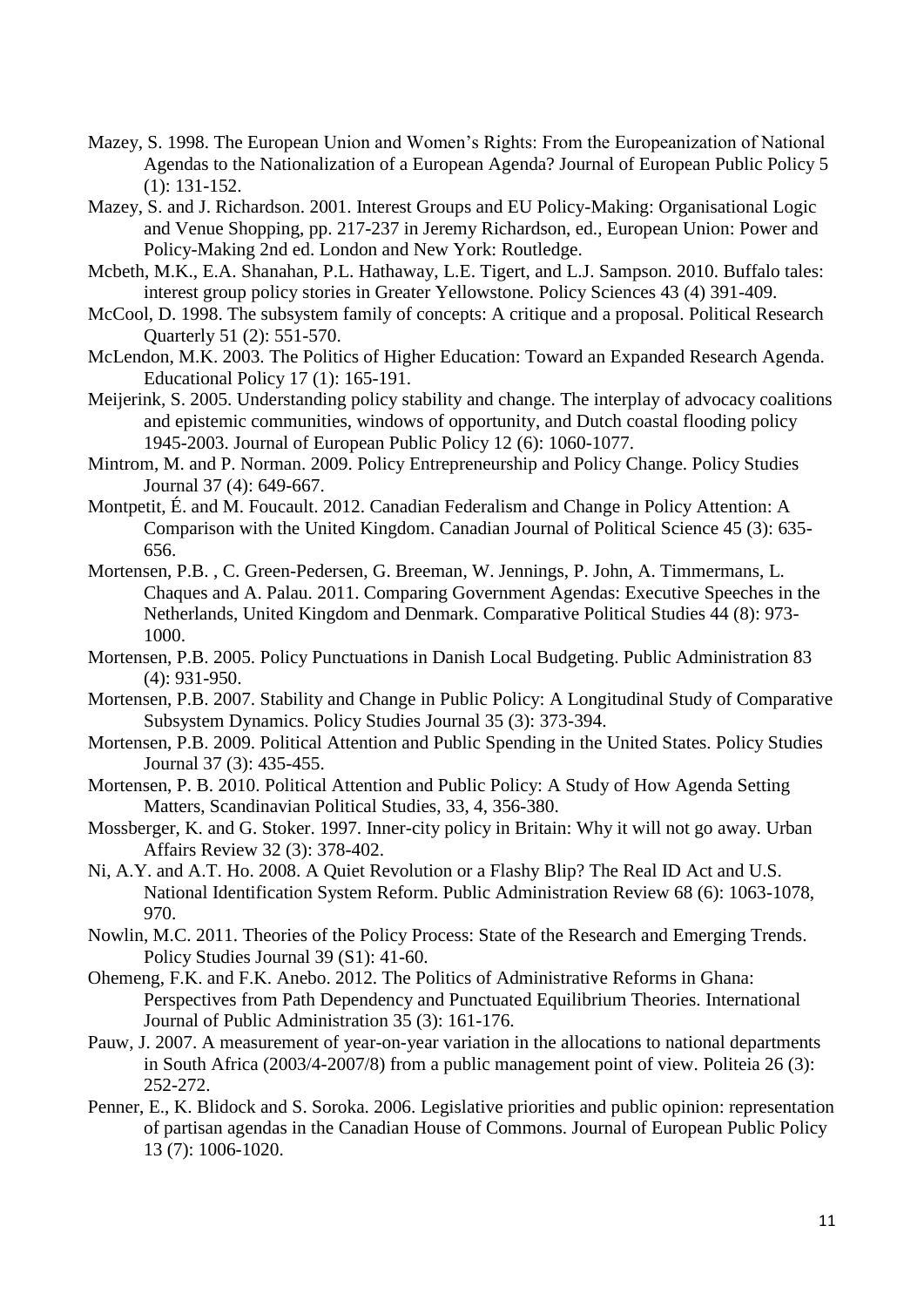- Plein, L.C. 1994. Agenda Setting, Problem Defnition, and Policy Studies. Policy Studies Journal 22 (4): 701.
- Pralle, S. 2006. The 'Mouse That Roared': Agenda Setting in Canadian Pesticides Politics. Policy Studies Journal 34 (2): 171-194.
- Pralle, S.B. (2006). Timing and sequence in agenda-setting and policy change: a comparative study of lawn care pesticide politics in Canada and the US. Journal of European Public Policy 13 (7): 987-1005.
- Pralle, S.B. 2003. Venue shopping, political strategy, and policy change: The internationalization of Canadian forest advocacy. Journal of Public Policy 23: 233-260.
- Princen, S. 2007. Agenda-setting in the European Union: A Theoretical Exploration and Agenda for Research. Journal of European Public Policy 14 (1): 21-38.
- Princen, S. 2009. Agenda-setting in the European Union. Basingstoke: Palgrave Macmillan.
- Princen, S. 2010. Agenda Setting, pp. 107-131 in E. Versluis, M. van Keulen and P. Stephenson, eds., Analyzing the European Union Policy Process. Basingstoke: Palgrave Macmillan.
- Princen, S. 2010. Venue shifts and policy change in EU fisheries policy. Marine Policy, 34 (1): 36- 41.
- Princen, S. 2011. Agenda-setting Strategies in EU Policy Processes. Journal of European Public Policy 18 (7): 927-943.
- Princen, S. 2013. Punctuated equilibrium theory and the European Union. Journal of European Public Policy 20 (6): 854-870.
- Princen, S. and B. Kerremans. 2008. Opportunity Structures in the EU Multilevel System. West European Politics 31 (6): 1129-1146.
- Princen, S. and M. Rhinard. 2006. Crashing and Creeping: Agenda-setting Dynamics in the European Union. Journal of European Public Policy 13 (7): 1119-1132.
- Prindle, D.F. 2012. Importing Concepts from Biology into Political Science: The Case of Punctuated Equilibrium. Policy Studies Journal 40 (1): 21-43.
- Pump, B. 2011. Beyond Metaphors: New Research on Agendas in the Policy Process. Policy Studies Journal 39 (S1): 1-12
- Richardson, J. 2000. Government, Interest Groups, and Policy Change. Political Studies 48: 1006- 1025.
- Riposa, G. 2004. Reinventing Paradise: Santa Monica's Sustainable City Program. Public Administration Quarterly 28 (1/2): 222-251.
- Robinson, R.R. 2013. Punctuated Equilibrium and the Supreme Court. Policy Studies Journal 41(4): 655-682.
- Robinson, S.E. 2007. Punctuated Equilibrium Models in Organizational Decision Making, pp. 133-149 in Goktug Mortel, ed., Handbook of Decision Making. Boca Raton, FL: Taylor and Francis.
- Robinson, S.E. 2004. Punctuated Equilibrium, Bureaucratization, and Budgetary Changes in Schools. Policy Studies Journal 32 (1): 25-39.
- Robinson, S.E. and F.R. Caver. 2006. Punctuated Equilibrium and Congressional Budgeting. Political Research Quarterly 59 (1): 161-166.
- Robinson, S.E., F. Caver, K.J. Meier, and L.J. O'Toole Jr. 2007. Explaining policy punctuations: Bureaucratization and budget change. American Journal of Political Science 51 (1): 140- 150.
- Ryu, J.E. 2009. Exploring the Factors for Budget Stability and Punctuations: A Preliminary Analysis of State Government Sub-Functional Expenditures. Policy Studies Journal 37 (3): 457-473.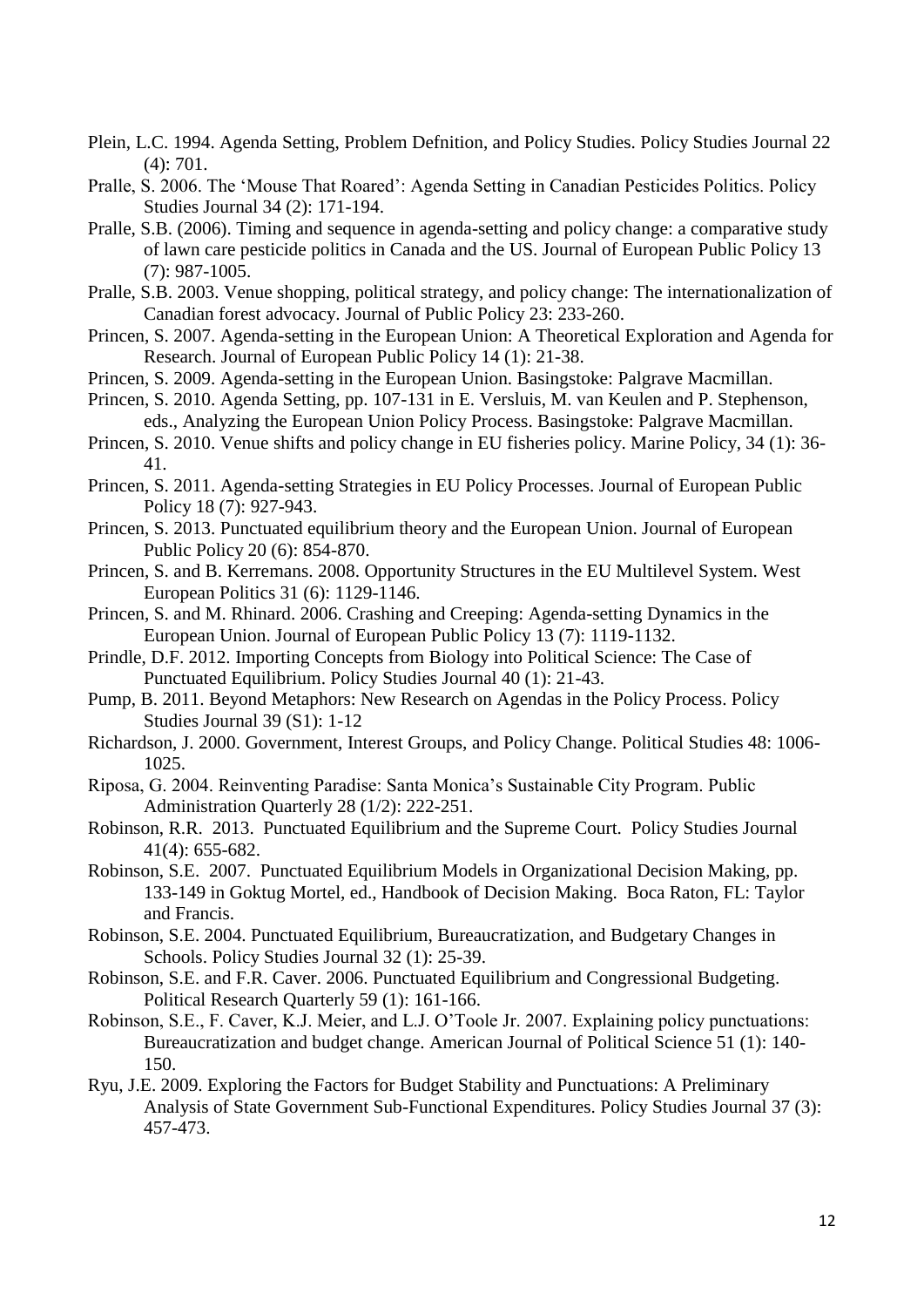- Ryu, J.E. 2011. Legislative Professionalism and Budget Punctuations in State Government Sub-Functional Expenditures. Public Budgeting and Finance 31 (2): 22-42.
- Sapotichne, J. and B.D. Jones. 2012. Setting City Agendas, pp. 442-467 in The Oxford Handbook of Urban Politics, K. Mossberger, S.E. Clarke, and P. John, eds. Oxford: Oxford University Press.
- Schiffino, N. and F. Varone. 2003. ART Policy in Belgium: A Bioethical Paradise?, pp. 21-41 in Ivar Bleiklie et al., eds., Comparative Biomedical Policy: Governing Assisted Reproductive Technologies. London: Routledge, Coll: ECPR Studies in European Political Science.
- Schiffino, N., C. Ramjoué, and F. Varone. 2009. Biomedical policies in Belgium and Italy: From regulatory reluctance to policy changes. West European Politics 32 (3): 559-585.
- Schneider, A.L. 2006. Patterns of Change in the Use of Imprisonment in the American States: An Integration of Path Dependence, Punctuated Equilibrium and Policy Design Approaches. Political Research Quarterly 59: (3) 457-470.
- Scholten, P. and A. Timmermans. 2010. Setting the immigrant policy agenda: Expertise and politics in the Netherlands, France and the United Kingdom. Journal of Comparative Policy Analysis: Research and Practice 12 (5): 527-544.
- Scholten, P.W.A. 2013. Agenda dynamics and the multi-level governance of intractable policy controversies: the case of migrant integration policies in the Netherlands. Policy Sciences 46 (3): 217-236.
- Schrad, M.L. 2007. Constitutional Blemishes: American Alcohol Prohibition and Repeal as Policy Punctuation. Policy Studies Journal 35 (3): 437-463.
- Schrad, M.L. 2010. The Political Power of Bad Ideas. Oxford: Oxford University Press.
- Schwartz, K. 2009. The reform of public water utilities: Successful utility reform efforts as punctuated equilibria. Water Policy 11 (4): 401-412.
- Seeberg, H.B. 2013. The opposition's policy influence through issue politicization. Journal of Public Policy 33 (1): 89-107.
- Sheingate, A. 2000. Agricultural Retrenchment Revisited. Governance 23: 335-353.
- Sheingate, A.D. 2006. Promotion Versus Precaution: The Evolution of Biotechnology Policy in the United States. British Journal of Political Science 36 (2): 243.
- Shiffman, J., T. Beer, and Y. Wu. 2002. The emergence of global disease control priorities. Health Policy and Planning 17 (3): 225-234.
- Shipan, C.R. 2004. Regulatory Regimes, Agency Actions, and the Conditional Nature of Congressional Influence. The American Political Science Review 98 (3): 467-480.
- Shockley, G.E. 2011. Political environment and policy change: The National Endowment for the Arts in the 1990s. Journal of Arts Management Law and Society 41 (4): 267-284.
- Soroka, S., E. Penner, and K. Blidook. 2009. Constituency Influence in Parliament. Canadian Journal of Political Science 42 (3): 563-591.
- Soroka, S.N., C. Wlezien, and I. McLean. 2006. Public Expenditures in the UK: How Measures Matter. Journal of the Royal Statistical Society A 169 Part 2: 255-71.
- Straus, R.M. 2011. Citizens' use of policy symbols and frames. Policy Sciences 44 (1): 13-34.
- Swedlow, B. 2011. Cultural surprises as sources of sudden, big policy change. PS: Political Science and Politics 44 (4): 736-739.
- Talbert, J.C. and M. Potoski. 2002. The Changing Public Agenda over the Postwar Period. In Baumgartner F. and B.D.Jones, eds. Policy Dynamics. Chicago: University of Chicago Press
- Talbert, J.C., B.D. Jones, and F.R. Baumgartner. 1995. Nonlegislative Hearings and Policy Change in Congress. American Journal of Political Science 39 (2): 383.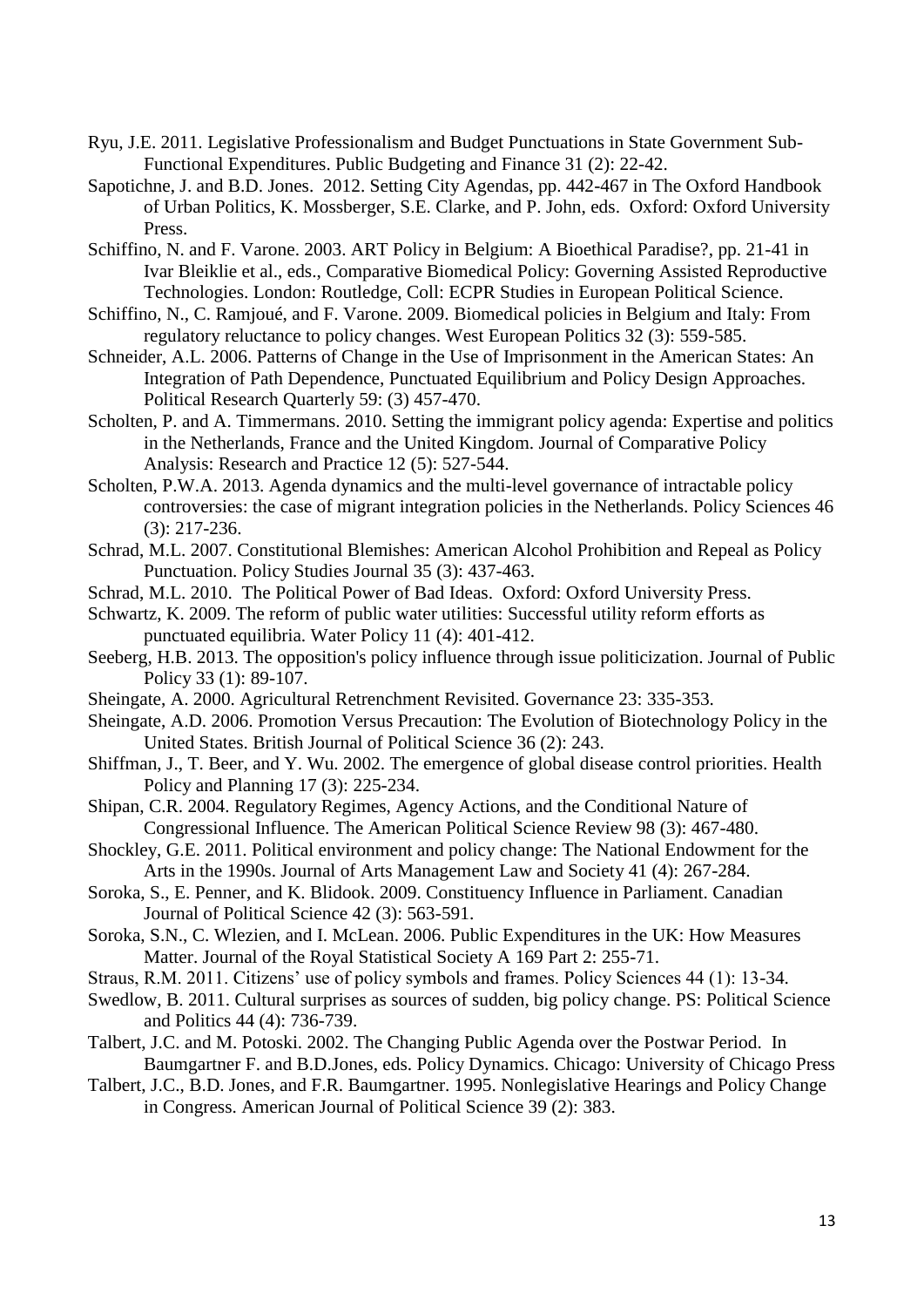- Thesen, G. 2013. Political agenda-setting as mediatized politics? Media-politics interactions from a party and issue competition perspective. Accepted for publication in International Journal of Press/Politics.
- Thesen, G. 2013. When Good News is Scarce and Bad News is Good. Government Responsibilities and Opposition Possibilities in Political Agenda-Setting. European Journal of Political Research 52 (3): 364-389.
- Timmermans, A. 2001. Arenas as Institutional Sites for Policymaking: Patterns and Effects in Comparative Perspective. Journal of Comparative Policy Analysis 3: 311-337.
- Timmermans, A. and G. Breeman. 2012. Morality Issues in the Netherlands: Coalition Politics under Pressure, pp. 35-61 in I. Engeli, C. Green-Pedersen and L.T Larsen, eds., Morality Politics in Western Europe. Parties, Agendas and Policy Choices. Palgrave Macmillan.
- Timmermans, A. and G. Breman. The policy agenda in multiparty government: coalition agreements and legislative activity in the Netherlands in C. Green-Pedersen and S. Walgrave, eds., Tracing Political Attention: A Novel Approach to Comparative Politics. Chicago: University of Chicago Press. Forthcoming.
- Timmermans, A. and P. Scholten. 2006. The political flow of wisdom: Science institutions as policy venues in the Netherlands. Journal of European Public Policy 13 (7): 1104-1118.
- True, J.L. 1995. Is the National Budget Controllable? Public Budgeting and Finance 15: 18-32.
- True, J.L. 1999. Attention, inertia, and equity in the Social Security program. Journal of Public Administration Research and Theory 9 (4): 571-596.
- True, J.L. 2000. Avalanches and incrementalism: Making policy and budgets in the United States. American Review of Public Administration 30 (1): 3-18.
- True, J.L. 2002. The Changing Focus of National Security Policy. In Baumgartner F. and B.D.Jones, eds. Policy Dynamics. Chicago: University of Chicago Press
- True, J.L. and G.H. Utter. 2002. Saying 'Yes,' 'No,' and 'Load Me Up' to Guns in America. American Review of Public Administration 32 (2): 216-241.
- True, J.L., B.D. Jones, and F.R. Baumgartner. 2007. Punctuated Equilibrium Theory: Explaining Stability and Change in American Policymaking, pp. 155-188 in P. Sabatier, ed., Theories of the Policy Process 2nd ed. Boulder: Westview Press.
- Van Assche, T. 2012. When do new issues appear? Punctuations in the Belgian executive agenda. Acta Politica 47 (2): 128-150.
- van der Heijden, J. 2013, "Different but equally plausible narratives of policy transformation: A plea for theoretical pluralism", International Political Science Review, vol. 34, no. 1, pp. 57- 73.
- Varone, F., I. Engeli, P. Sciarini, and R. Gava. Agenda-setting and direct democracy: the rise of the Swiss People's Party. In C. Green-Pedersen S. Walgrave, eds., Tracing Political Attention: A Novel Approach to Comparative Politics. Chicago: University of Chicago Press. Forthcoming.
- Vliegenthart, R. and S. Walgrave, and B. Zicha. How preferences, information, and institutions interactively drive agenda-setting. Questions in the Belgian Parliament (1993-2000). European Journal of Political Research. Forthcoming.
- Vliegenthart, R. and S. Walgrave. 2008. The contingency of intermedia agenda-setting. A longitudinal study in Belgium. Journalism and Mass Communication Quarterly 85 (4): 860- 877.
- Vliegenthart, R. and S. Walgrave. 2011. Content matters. The Dynamics of Parliamentary Questioning in Belgium and Denmark. Comparative Political studies 44 (8): 1031-1059.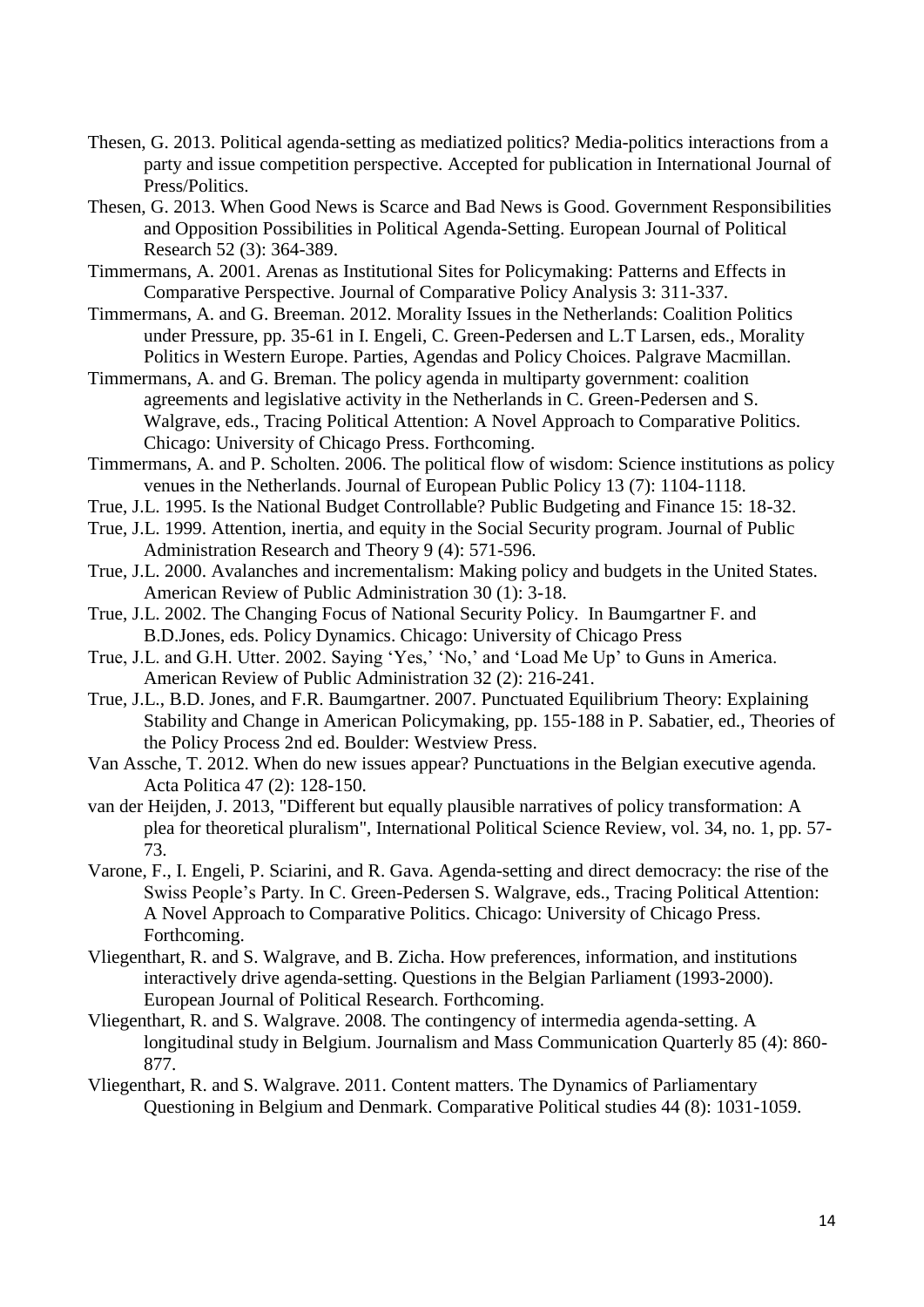- Vliegenthart, R. and S. Walgrave. 2011. When media matter for politics. Partisan moderators of mass media's agenda-setting influence on Parliament in Belgium. Party Politics 17 (3): 321- 342.
- Vliegenthart, R., S. Walgrave, and C. Meppelink. 2011. Inter-party agenda-setting in Belgian parliament. The role of party characteristics and competition. Political Studies 59 (2): 368- 188.
- Walgrave, S. and F. Varone. 2008. Punctuated equilibrium and agenda-setting: Bringing parties back in: Policy change after the Dutroux crisis in Belgium. Governance 21, (3): 365-395.
- Walgrave, S. and M. Nuytemans. 2009. Friction and Party Manifesto Change in 25 countries (1945- 1998). American Journal of Political Science 53 (1): 190-206.
- Walgrave, S. and R. Vliegenthart. 2010. Why are policy agendas punctuated? Friction and cascading in parliament and mass media in Belgium. Journal of European Public Policy 17 (8): 1147-1170.
- Walgrave, S. and R. Vliegenthart. 2012. The Complex Agenda-Setting Power of Protest. Demonstrations, Media, Parliament, Government, and Legislation in Belgium, 1993-2000. Mobilization 17 (2): 129-156.
- Walgrave, S., B. Zicha, A. Hardy, J. Joly, and T. van Assche. Strong devolution but no increasing issue divergence. Evolving issue priorities of the Belgian political parties (1987-2010). In C. Green-Pedersen and S. Walgrave., eds. Tracing Political Attention: A Novel Approach to Comparative Politics. Chicago: University of Chicago Press. Forthcoming.
- Walgrave, S., J. Lefevere, and M. Nuytemans. 2009. Issue Ownership Stability and Change: How Political Parties Claim and Maintain Issues Through Media Appearances. Political Communication 26 (2): 153-72.
- Walgrave, S., P. Dumont, and F. Varone. 2006. Policy With or Without Parties? A Comparative Analysis of Policy Priorities and Policy Change in Belgium (1991–2000). Journal of European Public Policy 13 (7): 1039-52.
- Walgrave, S., S. Soroka, and M. Nuytemans. 2008. The mass media's political agenda-setting power. A longitudinal analysis of media, parliament, and government in Belgium (1993- 2000). Comparative Political Studies 41 (6): 814-836.
- Walgrave, S.. 2008. Again the almighty mass media. A subjective assessment of the media's political agenda-setting power by politicians and journalists in Belgium. Political Communication 25 (4): 445-459.
- Weible, C.M. 2008. Expert-Based Information and Policy Subsystems: A Review and Synthesis. Policy Studies Journal 36 (4): 615-635.
- Weible, C.M., T. Heikkila, P. Deleon, and P.A. Sabatier. 2012. Understanding and influencing the policy process. Policy Sciences 45 (1): 1-21.
- Weimer, D.L. 2008. Theories of and in the Policy Process. Policy Studies Journal 36 (4): 489-495.
- Wendon, B. 1998. The Commission as Image-Venue Entrepreneur in EU Social Policy. European Journal of Public Policy 5: 339-353.
- Weyland, K. 2008. Toward a new theory of institutional change. World Politics 60 (2): 281-314.
- Wilkerson, J.D., T.J.Feeley, N.S.Schiereck, and C. Sue. 2002. Using Bills and Hearings to Trace Attention in Congress. In Baumgartner F. and B.D.Jones, eds. Policy Dynamics. Chicago: University of Chicago Press
- Wolfe, M. 2012. Putting on the brakes or pressing on the gas? Media attention and the speed of policymaking. Policy Studies Journal 40 (1): 109-126.
- Wood, B.D. and A. Vedlitz. 2007. Issue definition, information processing, and the politics of global warming. American Journal of Political Science 51 (3): 552-568.